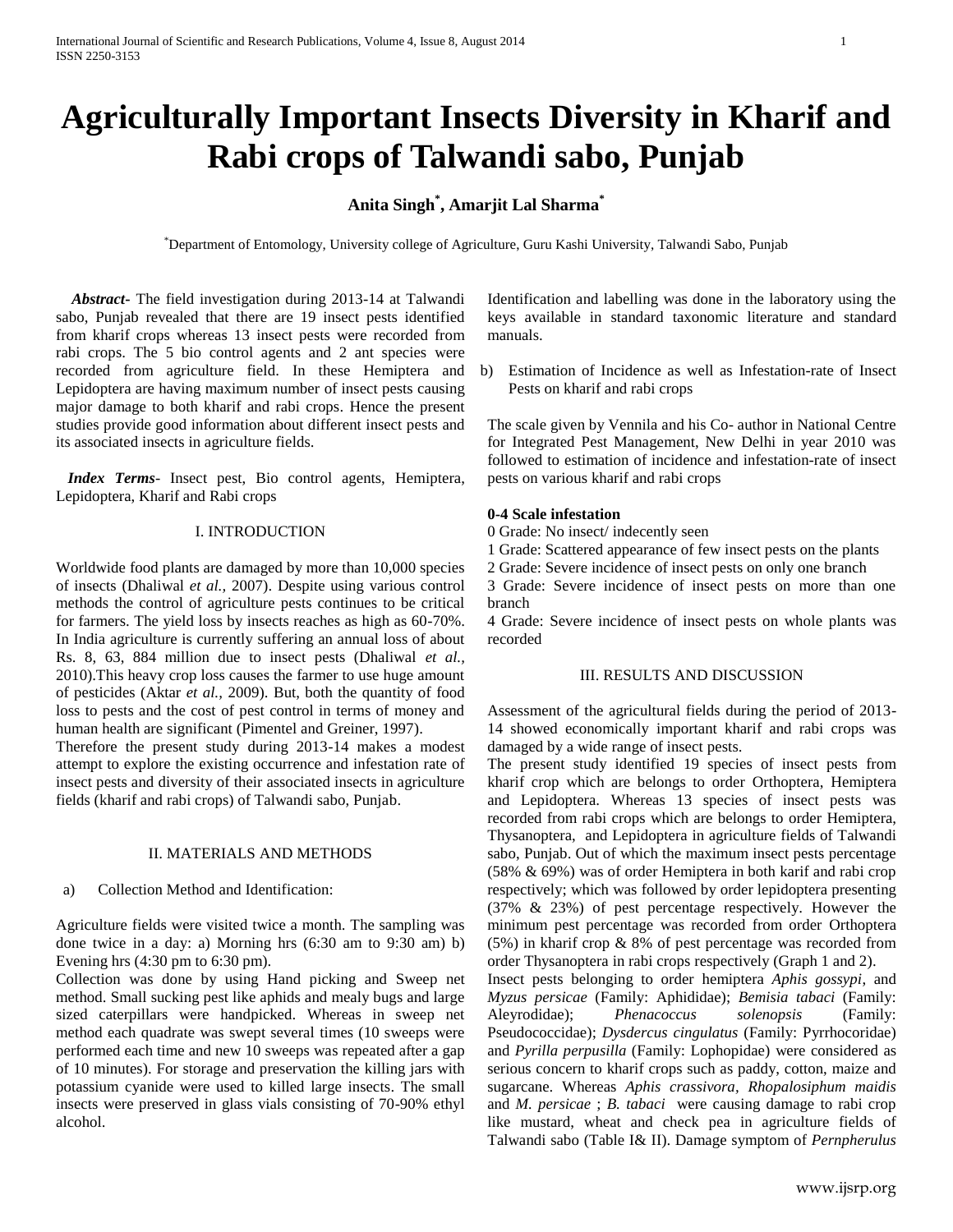*affinis* (Cotton stem weevil) (Family: Curculionidae) was also recorded from cotton plant.

The similar finding were reported by Olivera *et al.* (2001) who revealed the *Bemisia tabaci* as major concerned for subtropical and tropical agriculture as well as in greenhouse production systems causing damage to more than 600 plant species. *Pyrilla perpusilla* (Family: Lophopidae) cause the damage to *Triticum sativum*, *Zea mays*, Sorghum and Sugarcane causing direct and indirect losses (Gupta and Ahmad, 1983; Kumara Singhe and Wratten, 1996; Gamehiarachi and Fernando, 2006).

The present study also reveals that *M. persicae*, *B. tabaci*; *P. perpusilla* and *Melanitis leda* are common insect pest species which persist throughout the year. This is due to their polyphagous nature and ability to migrate from one host to other. Similar type of research by Mishkatullah and Mahmood (2007) reported that due to multiple host range as well as the migration from wheat to sugarcane and maize helps *P. perpusilla* to survive throughout year. *Aphis gossypii* and *Phenacoccus solenopsis* are also considered to be a serious pest because of their polyphagous feeding habits (Minks and Harrewijn, 1987; Arif *et al.,* 2009; Abbas *et al*., 2010).

This increasing pest population are control naturally by bio control agents. In Talwandi sabo 5 different species of insect predators and parasitoids were recorded. These predators like *Chrysoperla zastrowi Arabica* and *Sympherobius fallax* are commonly seen to feed on mealy bugs and aphids. *Aenasius bambawalei* and *Apanteles rubecula* parasitoid on mealybugs and larva of cabbage butterfly (Table III)

But population of bioagents were affected by huge use of insecticides (Cork et al., 2003). These uses of insecticides are increase to prevent yield loss by increased pest population. This forceful use of chemicals lead to resistance, resurgence, environmental hazards (Mascarenhas *et al*., 1998). Therefore the proper management of insect pests are needed by integrating this knowledge with various proven methods of pest control against the target pests (Gupta *et al*. 2004). Ultimately this will replace insecticides to which the pest had developed resistance and increases the yield (Ahuja, *et al.,* 2012) and help in conservation and augmentation of exotic and native natural enemies. So, the present study provide the proper knowledge of insects (Pest or Bio control agents) occurrence and infestation status in the fields which will helpful for selecting effective and significant ecofriendly method for management of these polyphagous insect pests at appropriate time.

| <b>Pest Name</b>                                 | Family         | Order       | <b>Kharif Crop</b> | <b>Status</b> |
|--------------------------------------------------|----------------|-------------|--------------------|---------------|
| Gryllotalpa fossor (Mole cricket)                | Gryllotalpidae | Orthoptera  | Paddy              | 1 Grade       |
| Amrasca biguttula (Cotton Jassid)                | Cicadellidae   |             | Cotton             | 2 Grade       |
| Nephotettix nigropictus (Green rice leafhopper)  |                |             | Paddy              | 2 Grade       |
| Aphis gossypii (Cotton aphids)                   | Aphididae      |             | Cotton             | 4 Grade       |
| Myzus persicae (Green peach aphids)              |                | Hemiptera   | Cotton             | 4 Grade       |
| Dysdercus cingulatus (Red cotton bug)            | Pyrrhocoridae  |             | Cotton             | 4 Grade       |
| Bemisia tabaci (Whitefly)                        | Aleyrodidae    |             | Cotton             | 4 Grade       |
| Pyrilla perpusilla (Sugarcane leaf hopper)       | Lophopidae     |             | Sugarcane, Maize   | 4 Grade       |
| Phenococcus solenopsis (Mealy bug)               | Pseudococcidae |             | Cotton             | 4 Grade       |
| Lygaeus militaris (Plant bug)                    | Lygaeidae      |             | Cotton             | 1 Grade       |
| Lygaeus hospes (Lygaeid bug)                     |                |             | Cotton             | 0 Grade       |
| Nezara gramineae (Green plant bug)               | Pentatomidae   |             | Paddy              | 0 Grade       |
| Scirpophaga auriflua (Sugarcane top shoot borer) | Pyralidae      |             | Sugarcane          | 4 Grade       |
| Platyedra gossypiella (Pink bollworm)            | Gelechiidae    | Lepidoptera | Cotton             | 4 Grade       |
| Melanitis leda (Common Evening Brown)            | Nymphalidae    |             | Paddy              | 1 Grade       |
| Earias insulana (Spiny bollworm)                 |                |             | Cotton             | 4 Grade       |
| Helicoverpa armigera (American bollworm)         |                |             | Cotton             | 4 Grade       |
| Spodoptera littoralis (African Cotton Leaf worm) | Noctuidae      |             | Cotton             | 4 Grade       |
| Pericallia ricini (Darth Maul Moth)              |                |             | Maize              | 1 Grade       |

**Table I List of insect pests recorded on kharif crops in Talwandi sabo, Punjab**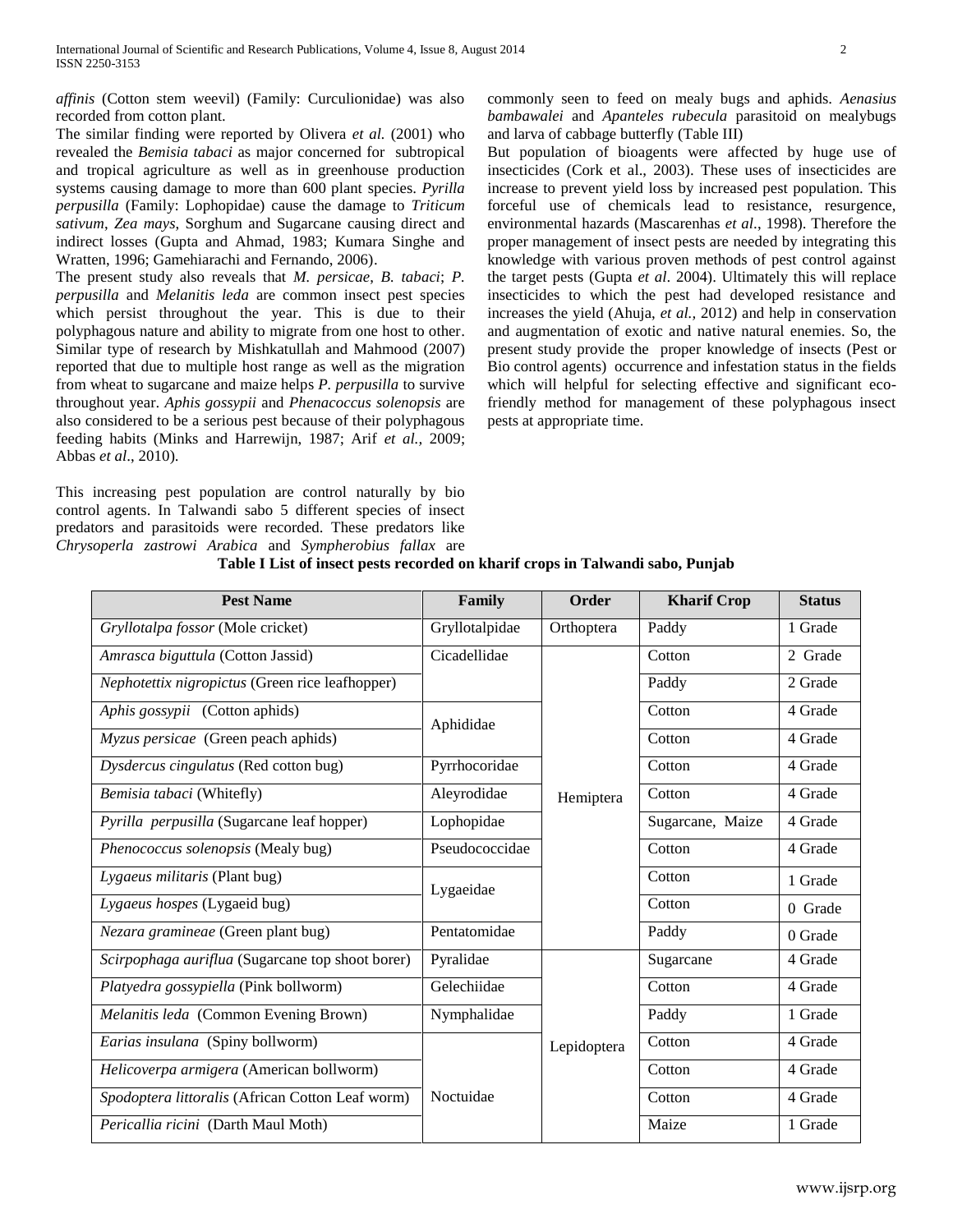

**Fig-1 Insect Pests Percentage in Kharif crops of Talwandi sabo, Punjab**

| <b>Pest Name</b>                            | Family       | Order        | Rabi Crop      | <b>Status</b> |
|---------------------------------------------|--------------|--------------|----------------|---------------|
| Aphis crassivora (Cow pea aphids)           | Aphididae    |              | Chick pea      | 4 Grade       |
| <i>Rhopalosiphum maidis</i> (Maize aphid)   |              |              | Wheat          | 4 Grade       |
| Myzus persicae (Green peach aphids)         |              |              | Mustard, Wheat | 4 Grade       |
| <i>Bemisia tabaci</i> (Whitefly)            | Aleyrodidae  |              | Mustard, Wheat | 4 Grade       |
| Pyrilla perpusilla (Sugarcane leaf hopper)  | Lophopidae   | Hemiptera    | Pea, Wheat     | 2 Grade       |
| Anoplocnemis phasiana (Coreid bug)          | Coreidae     |              | Chick pea      | 0 Grade       |
| Clavigralla gibbosa (Pod sucking bug)       |              |              | Chick pea      | 1 Grade       |
| Nezara gramineae (Green plant bug)          | Pentatomidae |              | Wheat.         | 2 Grade       |
| Bagrada picta (Bagrada bug/ Colourful bug)  | Psychidae    |              | Cabbage        | 0 Grade       |
| Caliothrips indicus (Thrips)                | Thripidae    | Thysanoptera | Wheat          | 4 Grade       |
| Pieris rapae (Small white butterfly)        | Pieridae     |              | Mustard        | 3 Grade       |
| Melanitis leda (Common Evening Brown)       | Nymphalidae  | Lepidoptera  | Wheat          | 0 Grade       |
| <i>Lampides boeticus</i> (Long-tailed Blue) | Lycaenidae   |              | Chick pea      | 4 Grade       |

**Table II List of insect pests recorded on rabi crops in Talwandi sabo, Punjab**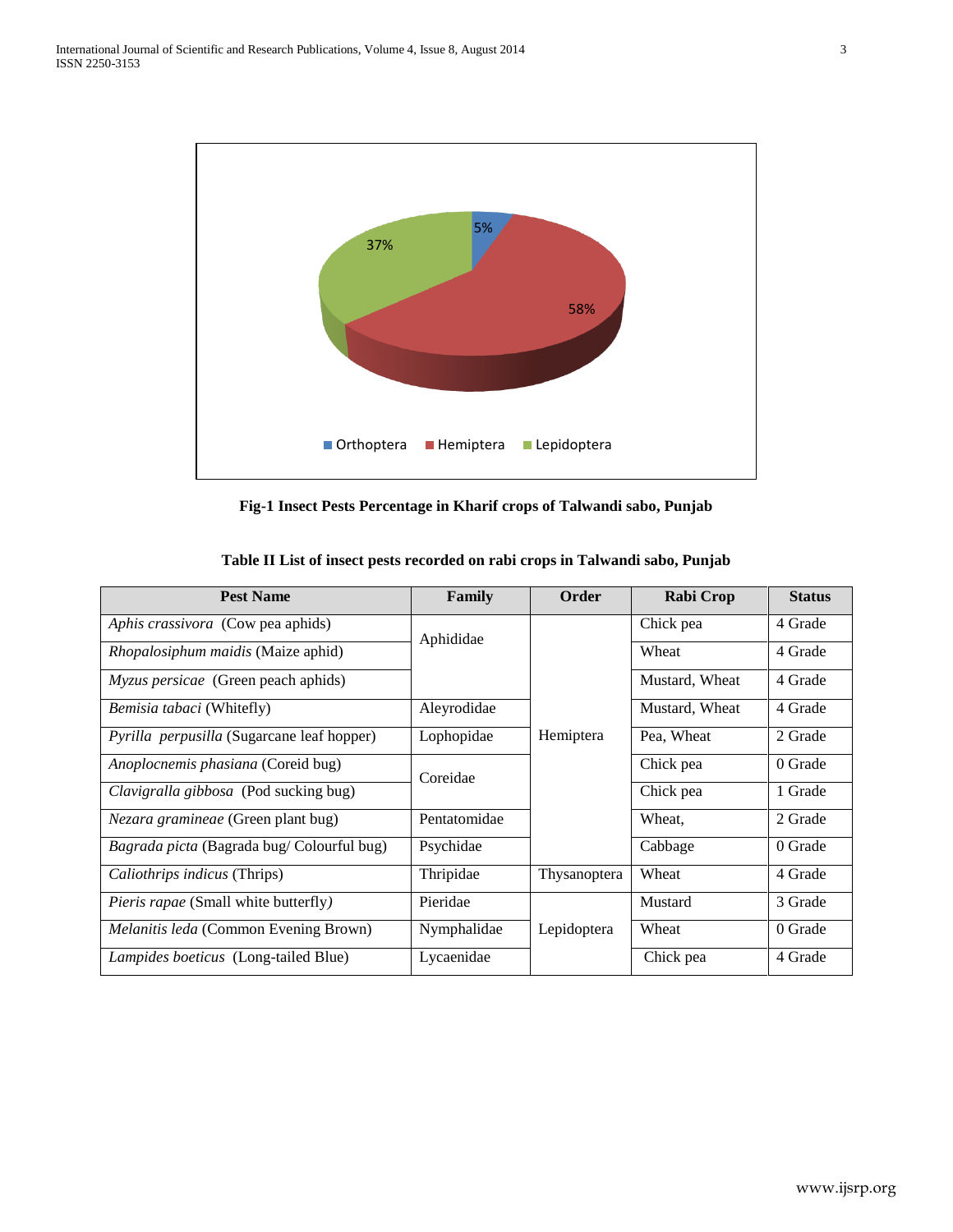

**Fig- 2 Insect pests Percentage in Rabi crops of Talwandi sabo, Punjab**

## **Table III Natural enemies recorded from kharif and rabi crobs in fields of Talwandi sabo, Punjab**

| <b>Pest Name</b>             | Family            | Order       | <b>Status</b> |  |
|------------------------------|-------------------|-------------|---------------|--|
| Cheilomenes-sexmaculata      | Coccinellidae     | Coleoptera  |               |  |
| Chrysoperla zastrowi Arabica | Chrysopidae       | Neuroptera  | Predator      |  |
| Sympherobius fallax          |                   |             |               |  |
| Aenasius bambawalei          | Encyrtidae        | Hymenoptera | Parasitoid    |  |
| Apanteles rubecula           | <b>Braconidae</b> |             |               |  |

#### ACKNOWLEDGMENT

Author gratefully acknowledge to Dr. Amarjit Lal Sharma, Exchief agriculture officer in Punjab Agriculture Department Mansa, Ex consultant in SRTT- Mumbai; currently working as Assistant professor of entomology in Guru Kashi University for identification of insect pests and proper guidance during field investigation.

#### **REFERENCES**

[1] Ahuja, D.B., Ahuja, U. R., Srinivas, P., Singh, R.V., Malik, M., Sharma, P. and Bamawala, O.M. 2012. Development of Farmer-led Integrated Management of Major Pests of Cauliflower Cultivated in Rainy Season in India. J. Agri. Sci., 4 (2):79-90.

[2] Aktar, M.W., Sengupta, D. and Chowdhury, A. 2009. Impact of pesticide use in Indian agriculture - Their benefits and hazards. Interdisciplinary Toxicology, 2(1):1-12.

[3] Arif, M. I., Rafiq, M. and Ghaffar, A. 2009. Host plant of cotton mealybug (Phenococcus solenopsis): a new menace to cotton agroecosystem of Punjab. Int. J. Agri. Biol., 11:163-167.

[4] Cork, A., Kamal, N.Q., Alam, S. N., Choudhury, J. C. S. and Talekar, N.S. 2003. Pheromone and their applications to insect pest control. Bangladesh journal of Entomology, 13:1-13.

[5] Dhaliwal, G.S., Jindal, V. and Dhawan, A.K. 2010. Insect Pest Problems and Crop Losses: Changing Trends. Indian J. Ecol., 37(1): 1-7.

[6] Dhaliwal, G.S., Dhawan, A. K. and Singh, R.2007. Biodiversity and ecological agriculture: Issues and perspectives. Indian J. Ecol., 34 (2):100- 109.

[7]Gamhiarachi, G.A.S.M. and Fernando, I.V.S. 2006. Biology of *Pyrilla perpusilla* Walker (Homoptera: Lophopidae), A pest of sugarcane in wet SriLanka. J. Ent., 3: 26-33.

[8] Gupta, M. and Ahmad, I., 1983. Morphology *of* Indian Sugarcane leafhopper *Pyrilla perpusilla* Walker. Folia Morph*.,* 31: 325-330.

[9] Gupta, G.P., Seema, R., Ajanta, B., and Raghuraman, M. 2004. Relative toxicity of certain new insecticides against *Spodoptera litura* (Fab.). Pesticides Research Journal, 16: 45-47.